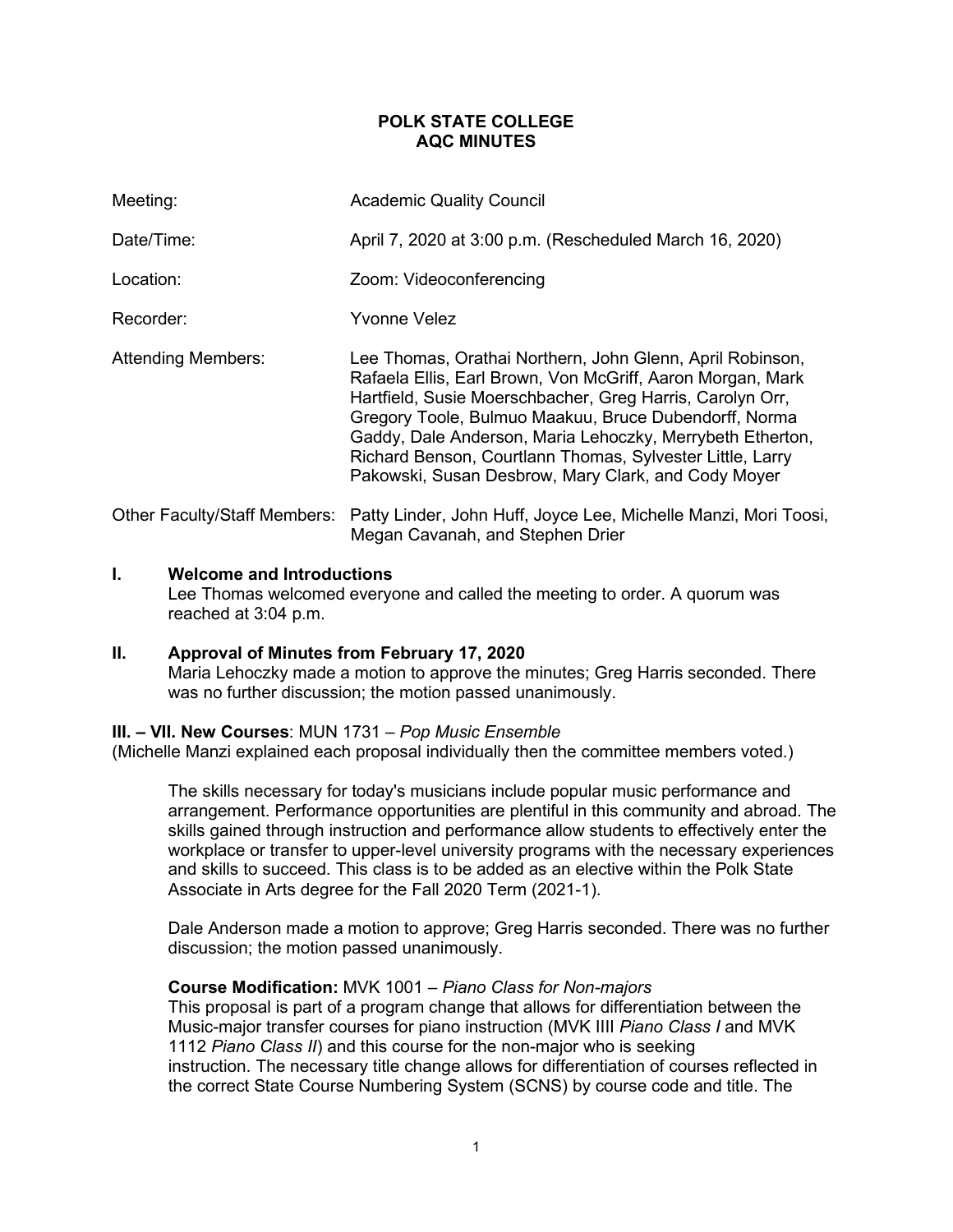course is to be added as an elective within the Polk State Associate in Arts degree for the Fall 2020 Term (2021-1).

Dale Anderson made a motion to approve; Earl Brown seconded. There was no further discussion; the motion passed unanimously.

## **New Course:** MVK 1112– *Piano Class II*

This class is replacing the end-termed course MVK 2121 *Intermediate Piano* to more accurately reflect the appropriate content and skill required of the course regarding program progression as described by the *Common Prerequisite Manual.* This course is to be added as an elective within the Polk State College Associate in Arts degree for the Fall 2020 Term (2021-1).

Dale Anderson made a motion to approve; Mark Hartfield seconded. There was no further discussion; the motion passed unanimously.

## **Course End-Term**: MVK 2121 – *Intermediate Piano*

The *Common Prerequisite Manual* suggests that a more appropriate transfer course is MVK 1112 *Piano Class II,* as this allows students to progress in a sequential order within an established SCNS framework. This course, MVK 2121 *Intermediate Piano,* is being end-termed and MVK 1112 *Piano Class II* is to serve as its replacement. MVK *Piano Class I* is now the prerequisite for MVK 1112 *Piano Class II*. This course is to be endtermed in the Summer 2021 Term (2021-3).

Mark Hartfield made a motion to approve; Dale Anderson seconded. There was no further discussion; the motion passed unanimously.

### **Course Modification**: MVK 1111 – *Piano Class I*

#### **Presenter**: Michelle Manzi

In order to distinguish Music-major transfer requirements from the non-major elective credits for keyboard instruction, course titles must be differentiated from other keyboard classes. The current course title is being modified from *Beginning Class Piano* to *Piano Class I*. The course title is to be modified in the Fall 2020 Term (2021-1).

Mark Hartfield made a motion to approve; Greg Harris seconded. There was no further discussion; the motion passed unanimously.

### **VIII. – IX. Program Modifications**: *Associate in Science (AS) in Engineering Technology, Advanced Manufacturing Specialization; AS in Engineering Technology Mechanical Design and Fabrication Specialization* **Presenter**: Mori Toosi

Mori Toosi explained that the purpose of the program proposal was to move six credits of coursework within the AS in Engineering Technology degree's Advanced Manufacturing Specialization from use as Technical Electives, to Program Requirements within the published curriculum. In moving six credits of existing coursework from optional to required program courses, the student is better able to gain all the skillsets required by the Florida Department of Education framework. Each of the following courses is one credit:

• ETS 1540C-1 - *Industrial Applications of Programmable Logic Controllers and Robotics 1*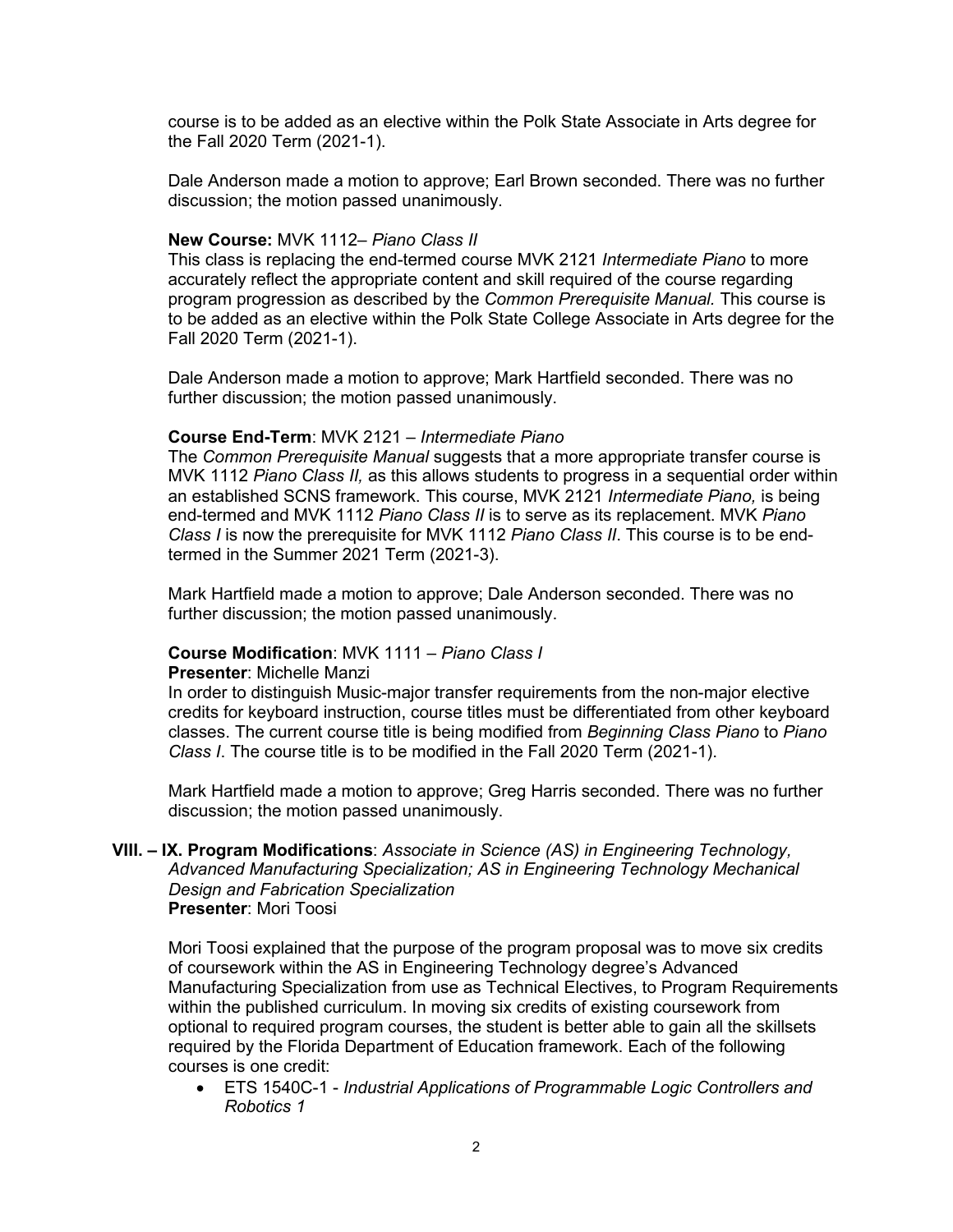- ETS 1540C-2 *Industrial Applications of Programmable Logic Controllers and Robotics 2*
- ETS 1540C-T *Industrial Applications of Programmable Logic Controllers and Robotics 3*
- ETS 1535C-1 *Automated Process Control 1*
- ETS 1535C-2 *Automated Process Control 2*
- ETS 1535C-T *Automated Process Control 3*

Earl Brown made a motion to approve; Greg Harris seconded. There was no further discussion; the motion passed unanimously.

Additionally, the Associate in Science in Engineering Technology's Industry Advisory Board has indicated the need for Engineering Technology (ET) graduates to have extensive knowledge in Information Technology Networking for cross-training and greater adaptability to current technologies.

The ET Program seeks to add nine credits of Network Systems Engineering Technology (NSET) coursework to the list of acceptable elective courses that can be used toward completion of ET degree. These courses already exist as part of the College's composite curriculum. A student who successfully completes all nine credit hours of the newly incorporated NSET-related electives is prepared to test for the Cisco Certified Network Associate (CCNA) credential, which further increases the value, versatility, and desirability of the graduate in the workforce.

New Technical Elective courses (three credits each):

- CET 1600C *Network Fundamentals*
- CET 1610C *Routing and Switching Essentials*
- CET 2615C *Scaling Networks*

The above-mentioned changes to the Advanced Manufacturing Specialization of the AS in Engineering Technology degree are to be implemented in the Fall Term (2021-1).

Greg Harris made a motion to approve; Dale Anderson seconded. There was no further discussion; the motion passed unanimously.

Mori shared that the Mechanical Design and Fabrication Specialization of the Associate in Science in Engineering Technology also plans to include the same nine credits of Network Systems Engineering Technology (NSET) courses in its Technical Elective coursework.

The ET Program also seeks to remove two courses within the Mechanical Design and Fabrication Electives section of the curriculum to prevent unprepared students from registering for these courses mistakenly. The following courses are to be removed from list of Elective Credits in the course schedule; each course is worth one credit:

- ETI 1181C-1 *Quality Systems and Workplace Dynamics 1*
- ETI 1181C-T *Quality Systems and Workplace Dynamics 2*
- ETS 1540C-1 *Industrial Applications of Programmable Logic Controllers and Robotics 1*
- ETS 1540C-2 *Industrial Applications of Programmable Logic Controllers and Robotics 2*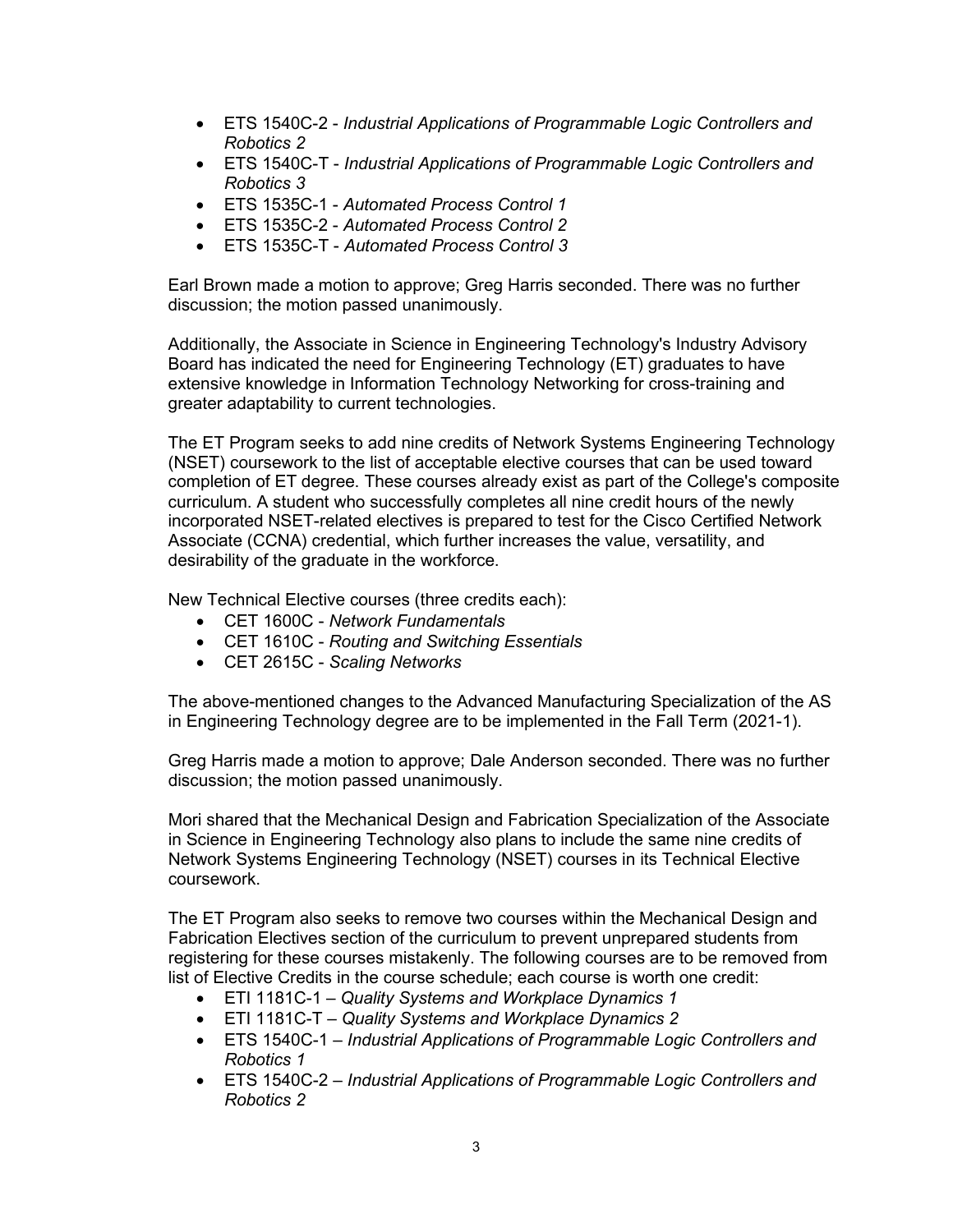• ETS 1540C-T – *Industrial Applications of Programmable Logic Controllers and Robotics 3*

The above-mentioned changes to the Mechanical Design and Fabrication Specialization of the AS in Engineering Technology degree are to be implemented in the Fall Term (2021-1).

Greg Harris made a motion to approve; Dale Anderson seconded. There was no further discussion; the motion passed unanimously.

# **X. Course Modification:** STA 2023 – *Introduction to Probability and Statistics* **Presenter:** Stephen Drier

Stephen Drier shared that the current prerequisite for STA 2023 is: "Completion of MAC 1105, a grade of *C* or better in MGF 1106, or an appropriate placement examination score." In discussion with the Mathematics Department faculty members, a decision was made to clarify the meaning of "completion" of MAC 1105. The prerequisite is being modified to read: "A grade of *C* or better in MAC 1105, a grade of *C* or better in MGF 1106, or an appropriate placement examination score."

The prerequisite of STA 2023 – *Introduction to Probability and Statistics* is to be modified in the Fall 2020 Term (2021-1).

Mark Hartfield made a motion to approve; Greg Harris seconded. There was no further discussion; the motion passed unanimously.

# **XI. – XVI. Course End-Term**: CET 2620C – *Connecting Networks* **New Course**: CIS 2772C – *CCNA Cybersecurity Operations*

John Huff said that Cisco has reduced the number of classes necessary to obtain the CCNA certification from four to three. CET 2620C *Connecting Networks* is the fourth class in the current sequence and can now be end-termed for compliance with the certification requirements. This course is to be end-termed within the Network Systems Engineering Technology (NSET) Program in the Summer 2022 Term (2022-3).

Cybersecurity, as a discipline, is becoming an important part of securing networks and data integrity. The NSET Department is adding another class, CIS 2772C *CCNA Cybersecurity Operations*, which is specifically devoted to this topic, to prepare students for employment in cybersecurity operations. This course is to be added as an elective within both AS in Network Systems Engineering Technology degree specializations for the Fall 2020 Term (2021-1).

Earl Brown made a motion to approve; Merrybeth Etherton seconded. There was no further discussion; the motion passed unanimously.

**Program End-Term**: *Network Server Administration Certificate*; *Network Support Technician Certificate* **New Program**: *Network Security Certificate* **Program Modification**: *Network Infrastructure Certificate* **Presenter**: John Huff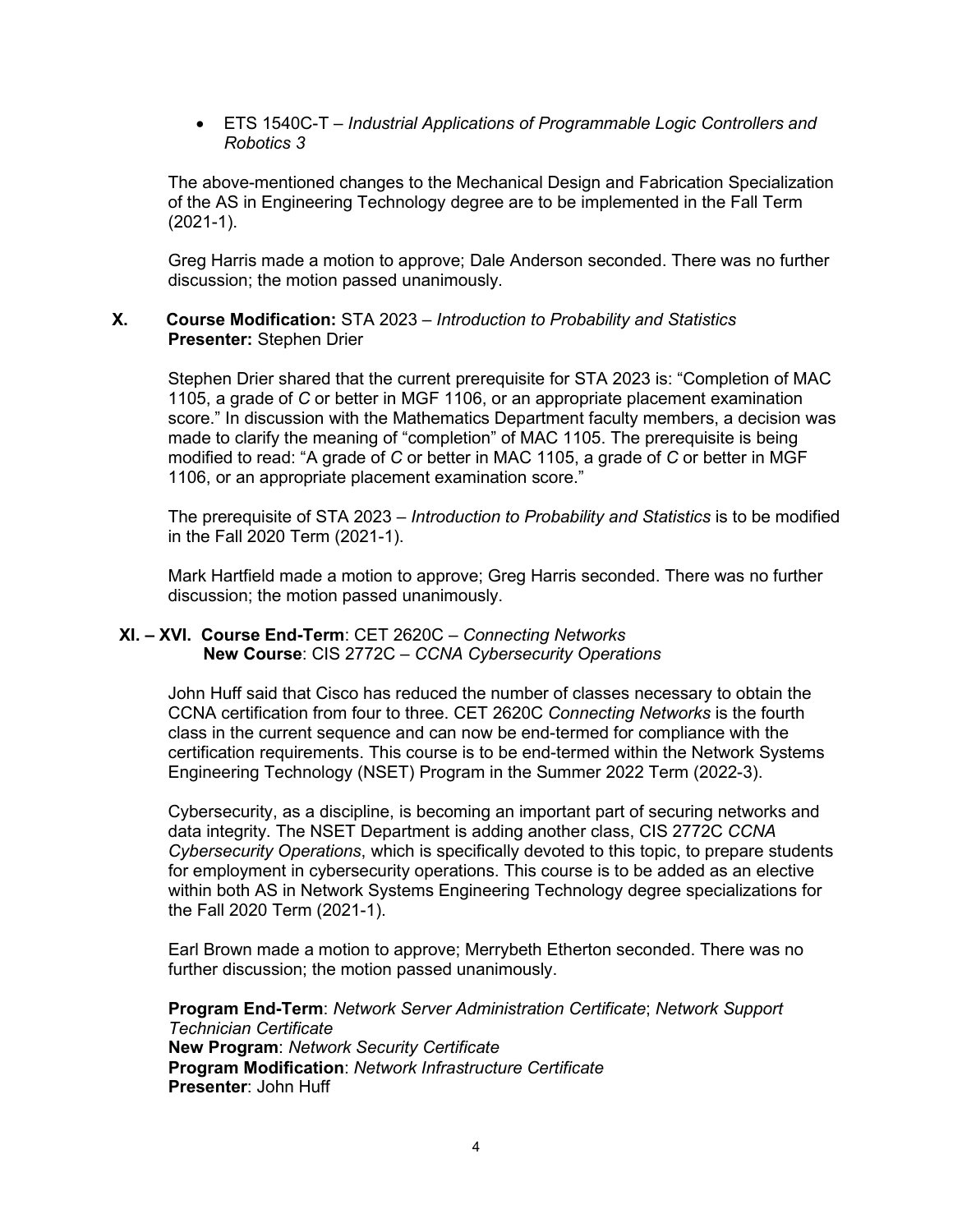The Network Systems Engineering Technology Department's embedded certificates are being rebuilt to reflect current technologies and disciplines; therefore, two out of the three current College Credit Certificate (CCC) programs are to be end-termed.

Since there are zero students in the Network Server Administration Certificate and Network Support Technician Certificate programs, these are to be end-termed in the Summer 2020 Term (2020-3).

The third CCC, the Network Infrastructure Certificate, is to be modified to include current technologies and classes. The revision includes an increase from 15 to 21 credits. The following courses are being removed (i.e., a total of nine credits removed):

- CET 1174C *A+ Essentials*,
- CTS 2110C *A+ Practical Application*
- CTS 2391C *Administering Windows Server 2012*

There are also five classes being added to the Network Infrastructure Certificate framework (i.e., 15 credits added):

- CTS 2109C *Virtualization Concepts and Implementation*
- CTS 2321C *Linux+*
- CTS 2354C *Installation, Storage, and Configuration with Windows 2016*
- CTS 1161C *Microsoft Windows 10 Operating Systems Technology*
- CTS 2664C *CCNA Security*

The modifications for the Network Infrastructure Certificate are to become effective in the Fall 2020-1 Term (2021-1).

A new CCC, Network Security Certificate, is to be embedded as part of the existing Associate in Science in Network Systems Engineering Technology (Security) degree. There are seven classes within this certification program, totaling 21 credits. The courses are:

- CET 2615C *Scaling Networks*
- CET 2688C *System Security Practitioner (SSCP)*
- CGS 2135C *Computer Forensics*
- CIS 2352C *Ethical Hacking*
- CTS 2126C *Cybersecurity Analyst (CySA+)*
- CTS 2376C *Firewall Services and Cybersecurity Essentials*
- CTS 2664C *CCNA Security*

The Network Security Certificate is to be created as a new program offering for the Fall 2020 Term (2021-1).

Rafaela Ellis made a motion to approve; Bruce Dubendorff seconded. There was no further discussion; the motion passed unanimously.

# **XVII. – XXI. Program Modifications**: *Bookkeeping Operations Certificate*; *Business Administration, AS*; *Supervision and Management (Business Administration), BAS*

**New Courses**: GEB 2930 – *Selected Topics in Business*; GEB 4930 – *Selected Topics in Management* **Presenter**: Maria Lehoczky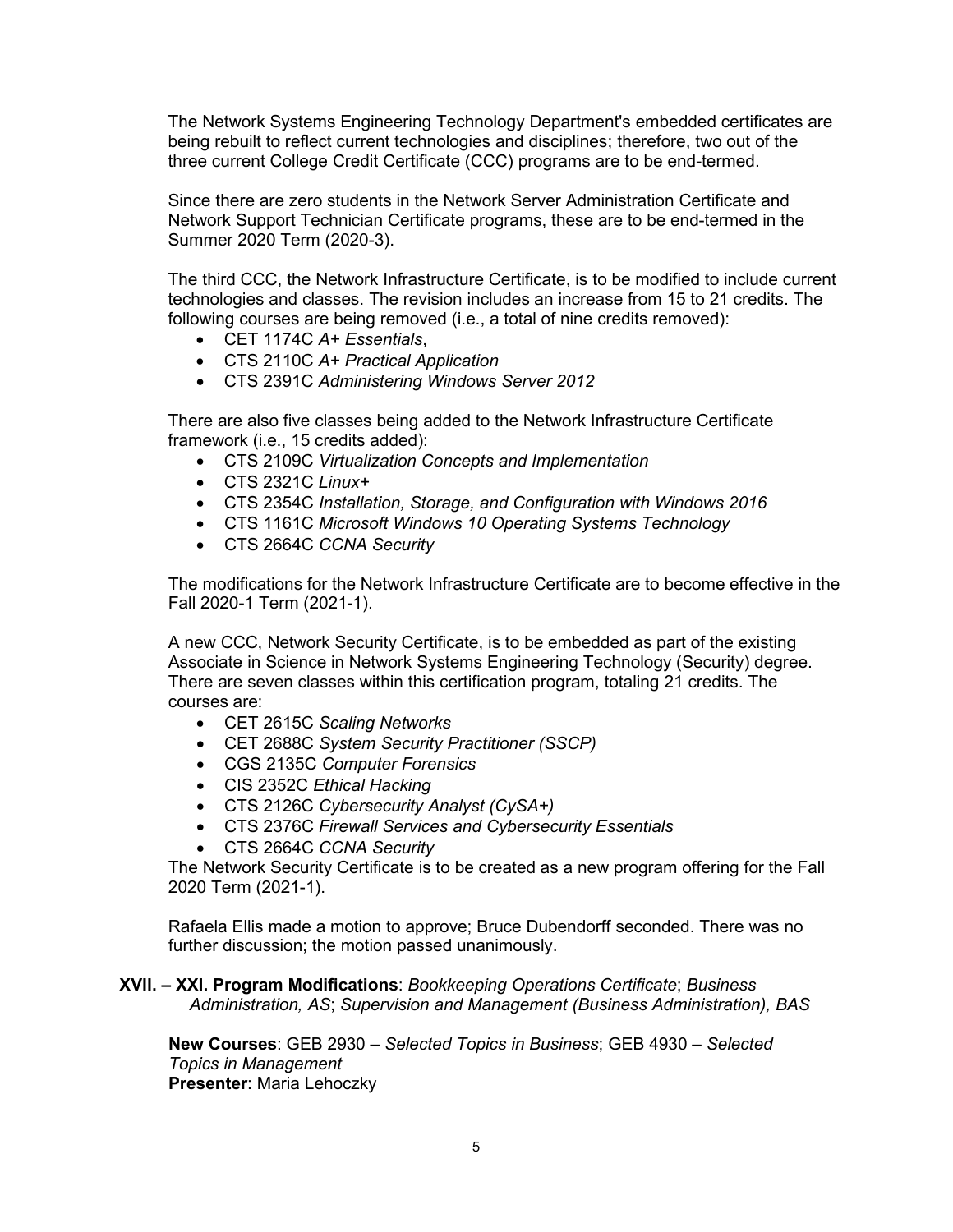Maria Lehoczky explained that the department seeks to modify the Bookkeeping Operations Certificate to reflect course changes within the AS in Accounting Technology Program, as there are accounting courses used for the both programs' curricula. One of the proposed changes to the AS in Accounting Technology Program is the combination of two financial accounting courses (ACG 2001 *Principles of Financial Accounting I* and ACG 2011 *Principles of Financial Accounting II)* into a single course (ACG 2021 *Principles of Financial Accounting)*. Students in the Bookkeeping Operations Certificate Program must now take the newly developed ACG 2021 *Principles of Financial Accounting* instead of taking both ACG 2001 and ACG 2011.\*\*\*

Adopting the new Financial Accounting course enables the *Bookkeeping Operations Certificate* to better parallel the AS in Accounting Technology degree program, allowing for smoother articulation of credit between the two programs. The new ACG 2021 course merges curricula from two accounting courses and helps students with timely degree completion.\*\*\*

In addition, CGS 1100 *Computer Applications for Business* is being added to the program as a requirement. This class already serves as a prerequisite for CGS 1510 *Spreadsheet Fundamentals*, an existing program requirement.

*The* Bookkeeping Operations Certificate program is to be modified for the Fall 2020 Term (2021-1). \*\*\*

*\*\*\*Note: The end-term proposals for ACG 2001 Principles of Financial Accounting I and ACG 2011 Principles of Financial Accounting II, and the new proposal for ACG 2021 Principles of Financial Accounting were presented and approved at the April 2018 AQC meeting; however, the Bookkeeping Operations Certificate proposal was tabled.*

The new courses GEB 2930 *Selected Topic in Business* and GEB 4930 *Selected Topics in Management* provide flexible course options and greater opportunity for students to explore current topics and relevant experiences in business, such as by taking part in community-based projects with business partners. Students in the AS in Business Administration Program and in the BAS in Supervision and Management Program who are seeking the Business Concentration of the degree can use coursework on special projects with local businesses and receive credit; currently, there is no course to align with this type of situation or for students to gain credit from work-based projects.^^^

The course credit hours offered for these selections are variable based upon the complexity of the selected topic and the proposed business project. This course also provides an opportunity for AS and BAS Program students to align study-abroad business trips with selected topics focused on business norms of destination countries.<sup>^^^</sup>

The course GEB 2930 *Selected Topics in Business* is to be added to the Bookkeeping Operations Certificate and as an elective within the AS in Business Administration degree in the Fall 2020 Term (2021-1). ^^^

The new elective GEB 4930 *Selected Topics in Management* is to be added to the Business Administration Specialization of the Bachelor of Applied Science in Supervision and Management degree in the Fall 2020 Term (2021-1).<sup>^^^</sup>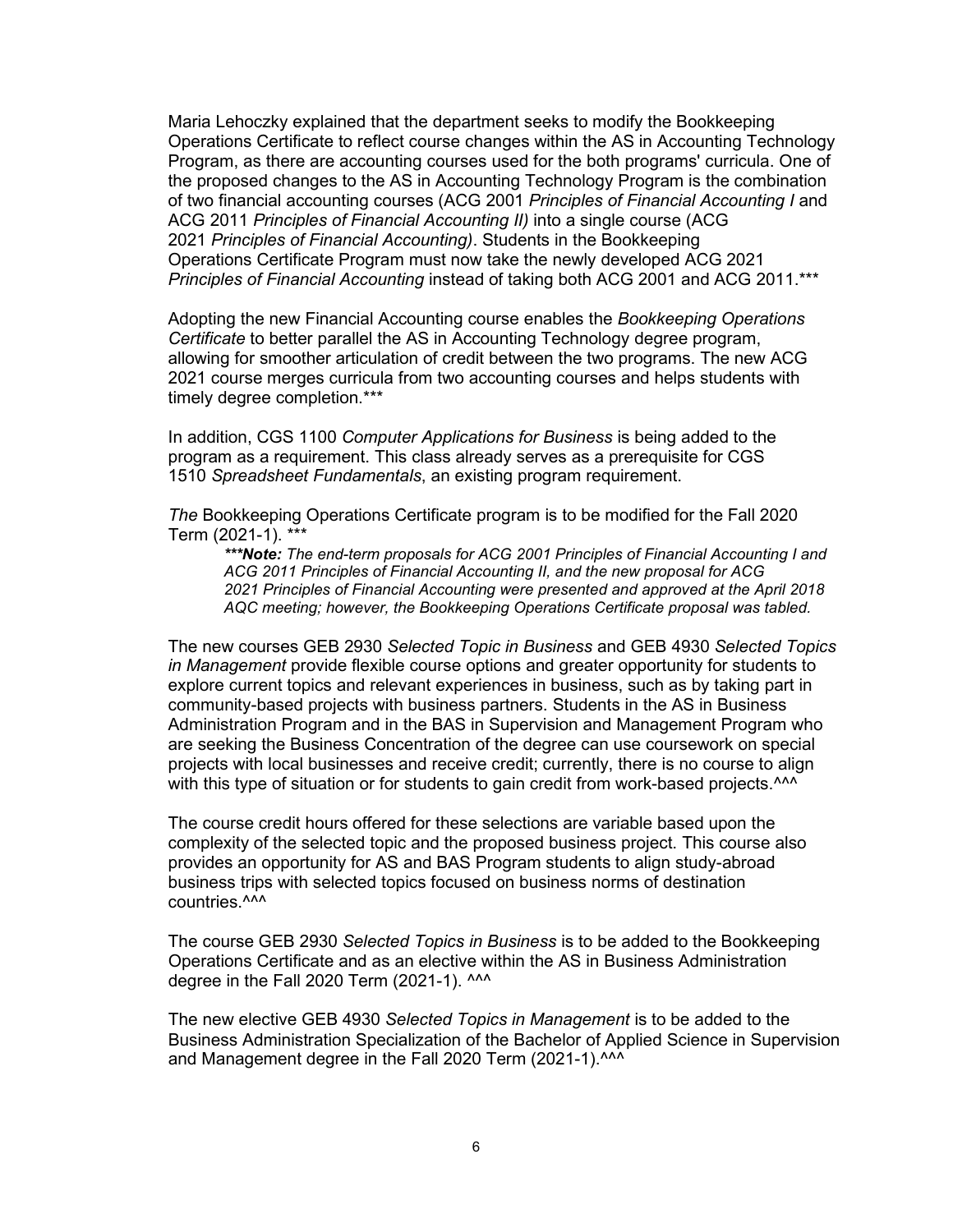^^^**Note***: A "special topics" course is a course offered for credit in which the subject matter or content may vary within specific sections and across different terms (as indicated by that course's title and description in the course inventory). Most specialtopics courses can be repeated by students for additional credit, provided that the course sections each cover varying material. Section titles may differ from the Catalog title only to reflect the specialized content being offered in those sections.*

*By their nature, special-topics courses should not be included as required courses for any degree program, but they can be used as program electives where appropriate. Special topics courses can be offered twice with the same title and number of credits; however, before the third course offering, a special-topics course must be vetted by the AQC committee to formalize the course. Departments are strongly encouraged to submit new course proposals for special-topics courses that are taught on a recurring basis.*

Dale Anderson made a motion to approve; Greg Harris seconded. There was no further discussion; the motion passed unanimously.

# **XXII. – XLIII. New Program**: *Early Childhood Education and Elementary Education-- Bachelor of Science Program Shared Core Requirements*

**Program Modifications**: *Bachelor of Science in Early Childhood Education*; *Bachelor of Science in Elementary Education*

Patty Linder shared that due to small class sizes in the Bachelor of Science in Early Childhood Education degree program, some courses have been stacked with similar Bachelor of Science in Elementary Education courses for the past year. After reviewing this practice with faculty, program coordinators, and the Program Advisory Board, it has been suggested that a Program Core of Education-based coursework be created for the Fall 2020 *Polk State College Catalog and Student Handbook*. This proposed change is expected to increase efficiency in course listings and College resources while still providing exceptional training for all program students.

The proposals submitted to the Council create a list of shared Program Core and Degree Specialization courses for implementation in the Fall 2020 Term (2021-1). The shared Program Core is required for both baccalaureate programs in Education: Early Childhood Education and Elementary Education.

The newly developed Core Courses are to be listed within the Required Coursework section for both baccalaureate degree programs. (i.e., 29 credits):

- EDE 3223 *Integrating Art, Music, and Physical Education*
- EDE 4304 *Teaching Elementary Math and Science: Integrated Methods*
- EDG 4410 *Classroom Management and Communication*
- EDG 4941 *Field Study I*
- EDG 4942 *Field Studies II*
- EDG 4943 *Field Studies III*
- LAE 3414 *Children's Literature*
- RED 4304 *Early Literacy Learning and Assessment: Kindergarten to Grade 3*
- RED 4311 *Literacy Learning and Assessment: Grades 4 to 6*
- RED 4940 *Final Reading Internship*
- TSL 3080 *ESOL Issues: Principles and Practices I*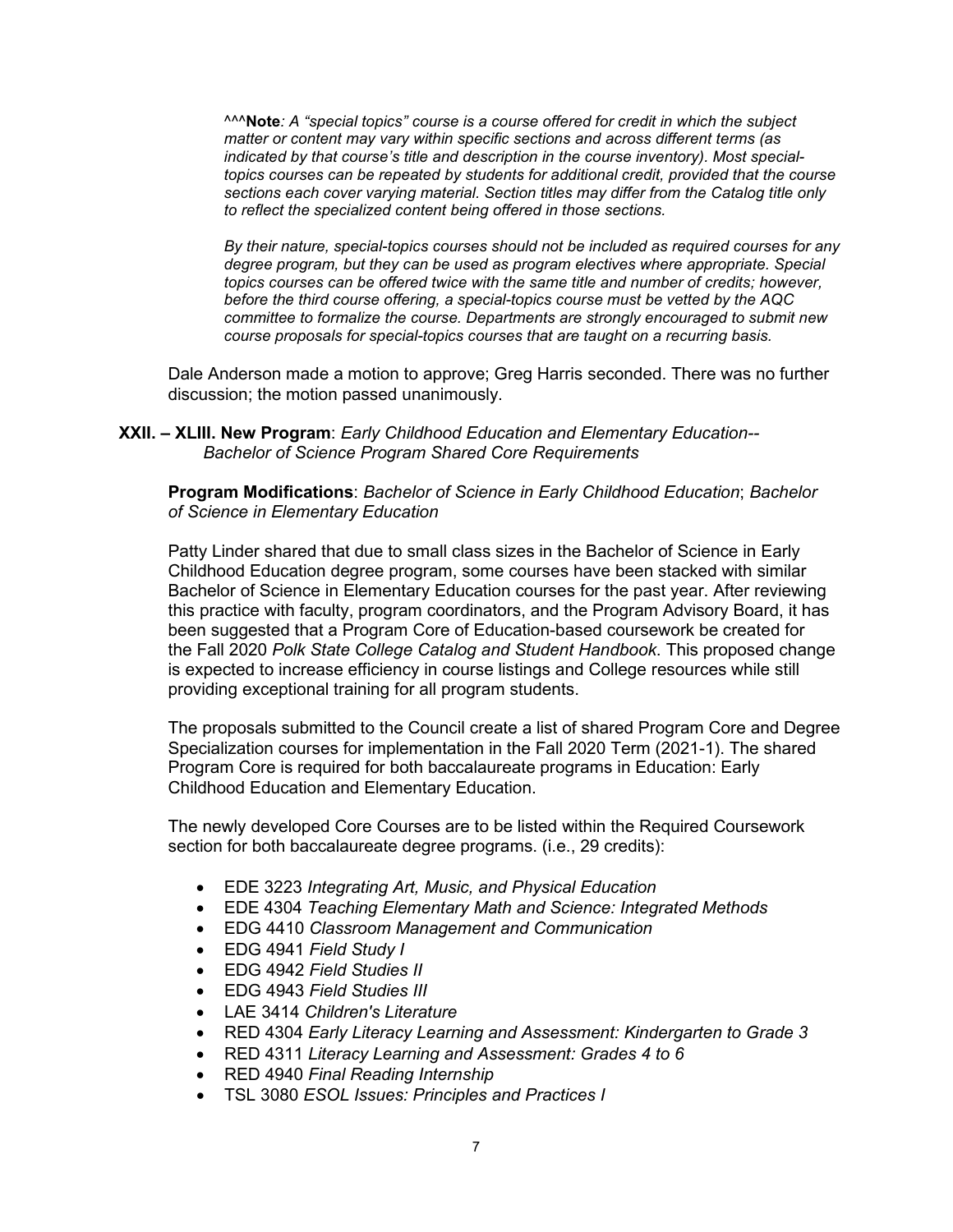• TSL 4081 *ESOL Issues: Principles and Practices II*

Any existing baccalaureate courses in Early Childhood Education and Elementary Education baccalaureate programs that are not included in the shared Program Core or its respective Specialization are to be offered through a teach-out for students under the current *Polk State College Catalog;* these courses are to be end-termed by May 2023.

The *Early Childhood Education and Elementary Education Shared Core Requirements* are to be created and added to the Bachelor of Science in Early Childhood Education and Bachelor of Science in Elementary Education degree programs for the Fall 2020 Term (2021-1). The programs will share a Program Core of coursework equaling to 29 credits, but each program will have unique upper-division specialization credits.

Maria Lehoczky made a motion to approve; Rafaela Ellis seconded. There was no further discussion; the motion passed unanimously.

**Course End-Term**: EEC 3301 – *General Teaching Methods*; EEC 3404 –*Relations Across Family, School, and the Community*; EEC 4211 – *Integrating Science, Math, and Technology in Early Childhood I*; EEX 3071 – *Teaching Exceptional and Diverse Populations in Inclusive Settings*; EME 3410 – *Integrating Technology in Math and Science*

These courses are not being included in the common Program Core, the Early Childhood specialization, or the Elementary Education specialization; therefore, the department plans to teach-out students who fall under the current Catalog and end-term these courses in the Summer 2021 Term (2021-3).

Greg Harris made a motion to approve; Merrybeth Etherton seconded. There was no further discussion; the motion passed unanimously.

**Course Modifications**: CHD 1440 – *Early Learning Practicum*; EDE 4304 –*Integrated Teaching Methods: Math, Science, and Technology*; EDE 4936 – *Senior Seminar in Elementary Education*; EEC 2271 – *Introduction to Working with Young Children with Special Needs and Their Families*; EEC 4936 – *Senior Seminar in Early Childhood Education*; LAE 3414 – *Children's Literature*; RED 3009 – *Early and Emergent Literacy*; RED 4304 – *Literacy Learning and Assessment I*; RED 4311 – *Literacy Learning and Assessment II*; TSL 3080 – *ESOL Principles and Practices I*; TSL 4081 – *ESOL Principles and Practices II*

A reorganization of the two Education baccalaureate programs has been proposed to include a shared Program Core of curriculum. These course modifications have been targeted so they can be included within the shared Education Program Core. The modifications to courses are the result of collaboration among the Program Director, coordinators, and faculty members. All new course titles, course descriptions, content changes, and prerequisite and corequisite revisions are effective in the Fall 2020 Term (2021-1).

Greg Harris made a motion to approve; Mark Hartfield seconded. There was no further discussion; the motion passed unanimously.